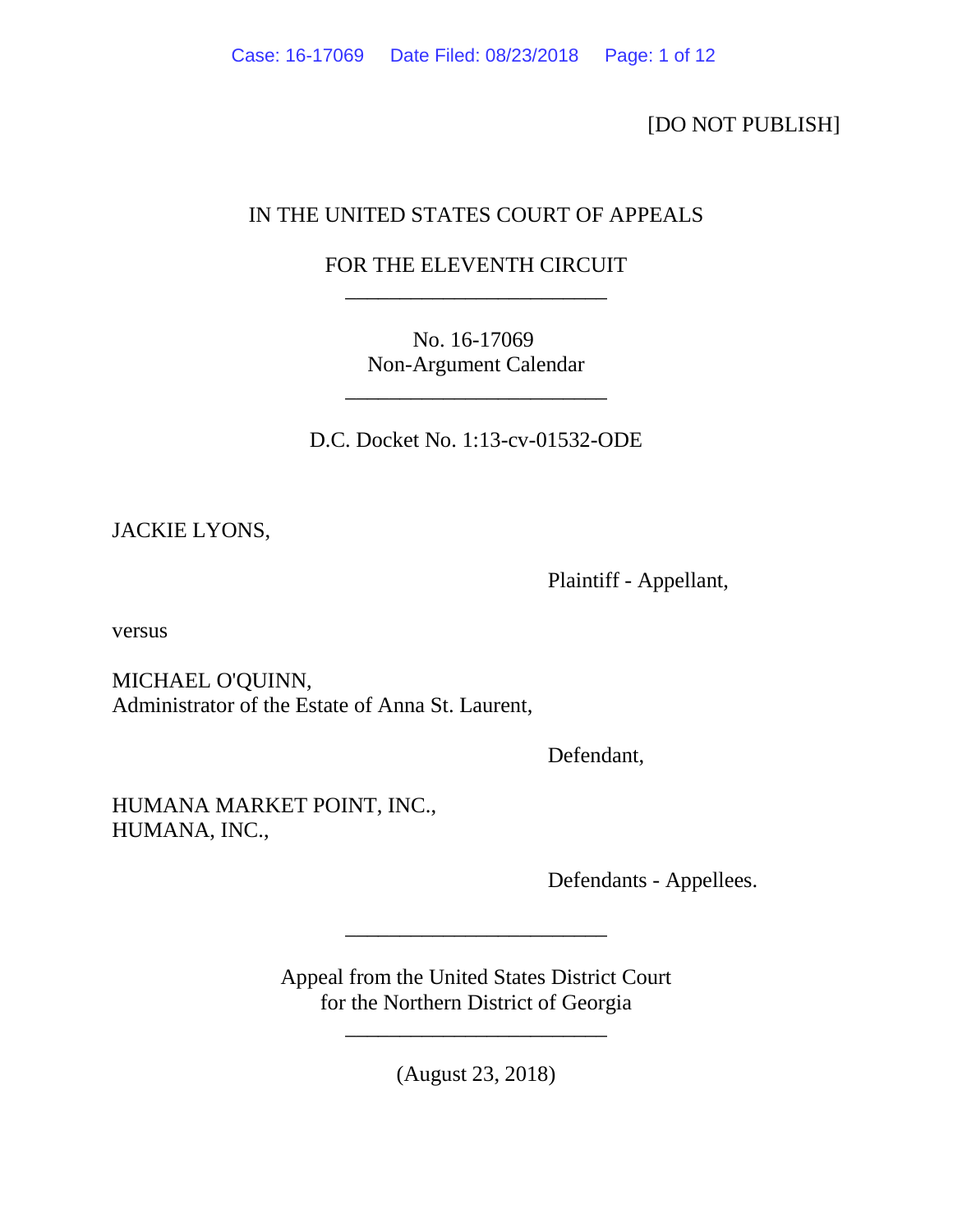Before MARCUS, JORDAN, and ROSENBAUM, Circuit Judges.

## PER CURIAM:

Jackie Lyons appeals the district court's order dismissing his suit as a discovery sanction, and another order denying his motion for reconsideration of three prior orders. The district court found that Mr. Lyons' failure to respond to discovery requests and motions, and disregard of court orders, justified dismissal of his suit with prejudice. The district court also determined that reconsideration was unwarranted because Mr. Lyons did not present new evidence, any change in binding law, or any clear error of law or fact. Upon review of the record and consideration of the parties' briefs, we affirm.<sup>[1](#page-1-0)</sup>

## **I**

Mr. Lyons sustained personal injuries in an automobile accident. The woman who collided against Mr. Lyons' vehicle, and died in the accident, was employed by Humana Market Point, Inc. and Humana, Inc. Mr. Lyons sued Humana, alleging that it was liable for the decedent's negligent driving because, when the accident occurred, she was operating her vehicle within the scope and course of her employment.

<span id="page-1-0"></span><sup>&</sup>lt;sup>1</sup> While this appeal was pending, Mr. Lyons' counsel was suspended from the practice of law and later reinstated. Although Mr. Lyons is now proceeding *pro se*, we consider his counseled brief because it was filed before his counsel's suspension.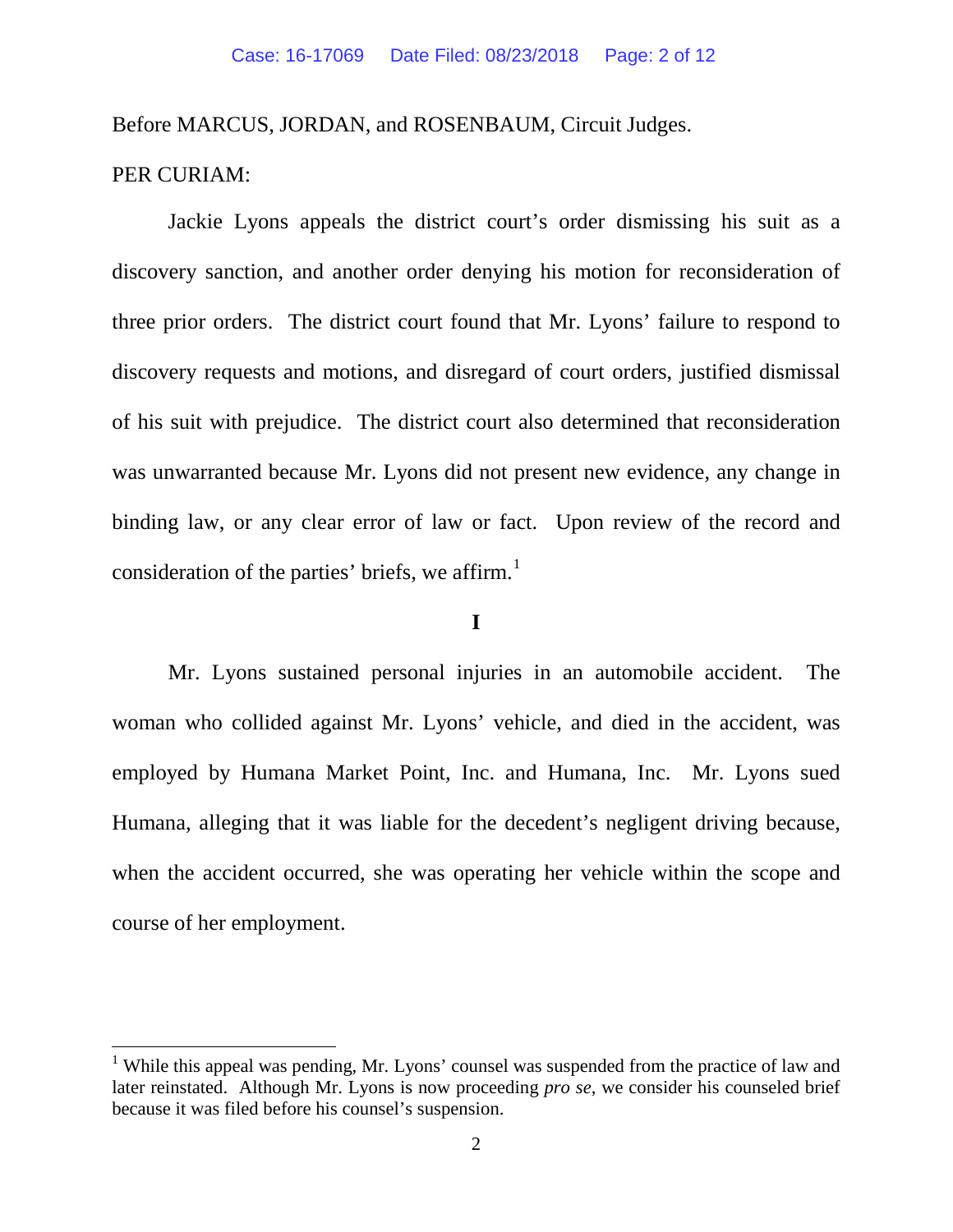### Case: 16-17069 Date Filed: 08/23/2018 Page: 3 of 12

The procedural history leading up to the dismissal of Mr. Lyons' suit is long, but centers around his failure to meet deadlines and adequately respond to Humana's interrogatories and production requests, as well as the district court's orders. We set out that history below.

On February 26, 2016, Humana filed a motion to dismiss Mr. Lyons' complaint, or in the alternative to compel discovery and for attorney's fees because Mr. Lyons had not responded to Humana's discovery requests for a few months. In response, Mr. Lyons filed a motion asking to extend the time to respond to Humana's motion until March 15, 2016. In that motion, he stated that he needed additional time because his counsel had a heavy trial and briefing schedule and was disabled due to mental and physical fatigue. On March 15, 2016, Mr. Lyons filed a second motion asking to extend the time to respond to Humana's motion, adding that lower back pain affected his counsel's ability to respond. Humana opposed both motions. Two days later, the district court granted Mr. Lyons' motions and extended the time to respond until March 21, 2016. But the district court noted that "no further extensions [would] be granted."D.E. 69 at 2. Despite this warning, Mr. Lyons filed a third motion to extend the time to respond on March 21, 2016, citing the same health and scheduling struggles from his previous two motions. On March 28, 2016, the district court denied Mr. Lyons' third motion to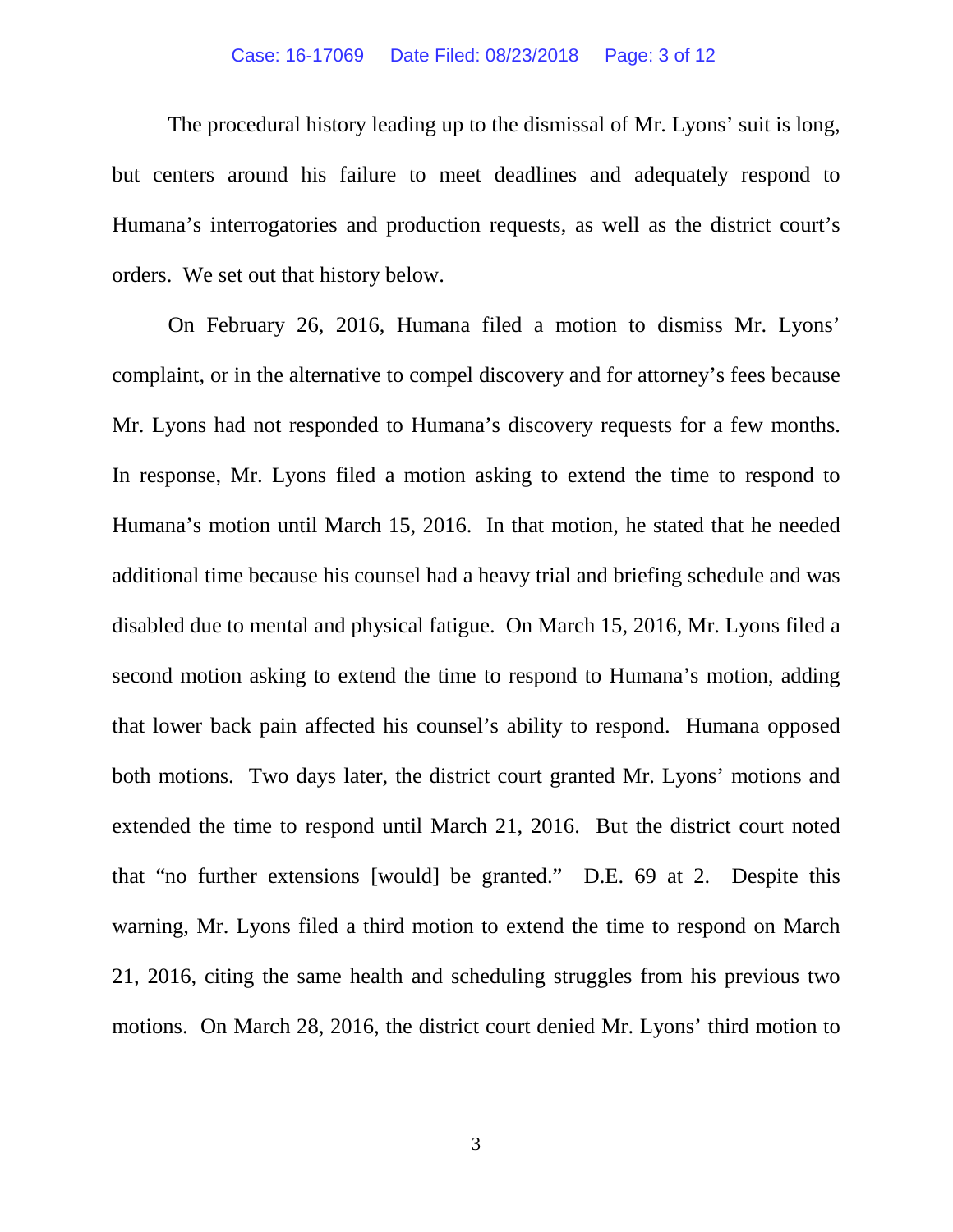#### Case: 16-17069 Date Filed: 08/23/2018 Page: 4 of 12

extend the time due to lack of new or compelling reasons. Mr. Lyons never responded to Humana's motion to dismiss and/or compel.

On May 2, 2016, the district court denied Humana's motion to dismiss without prejudice, but granted Humana's motion to compel discovery and for attorney's fees. It ordered Mr. Lyons to respond to Humana's discovery request within seven days, and if he "fail[ed] to produce complete responses, the [c]ourt [would] then consider other sanctions and may dismiss the action." D.E. 74 at 2. Mr. Lyons did not respond as required, so Humana filed a motion for civil contempt, asking the court to dismiss Mr. Lyons' suit. Mr. Lyons failed to respond to that motion as well. On June 9, 2016, the district court granted Humana's motion for civil contempt, dismissed Mr. Lyons' suit with prejudice, and awarded \$2,296 in attorney's fees to Humana.

Two weeks after the district court's dismissal, Mr. Lyons filed a motion for reconsideration of the (1) March 28, 2016 order; (2) May 2, 2016 order; and (3) June 9, 2016 order. Mr. Lyons stated that on or before March 25, 2016, his counsel began to suffer from low heart pressure, heart conditions, and mental and physical fatigue, which rendered him unable to respond to Humana's motions or the district court's orders. Further, Mr. Lyons alleged that beginning on June 13, 2016, his counsel was able to open his emails from the clerk of courts and became aware of the district court's orders. A month after filing the motion for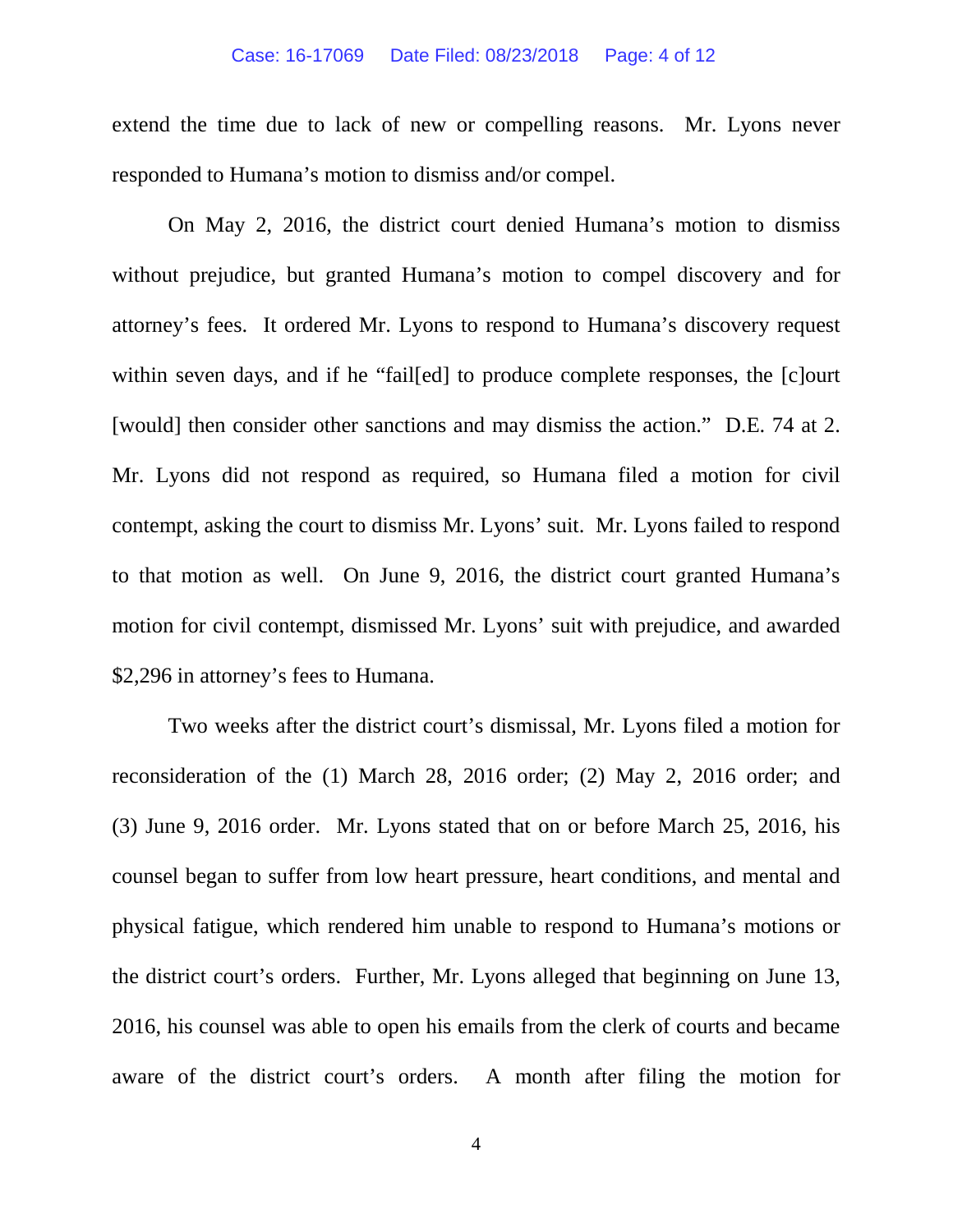reconsideration, Mr. Lyons' counsel filed an affidavit detailing his health problems beginning around March 25, 2016, and lasting until about June 22, 2016.

On October 11, 2016, the district court denied Mr. Lyons' motion for reconsideration because it was untimely with respect to the March and May orders, and because Mr. Lyons was not able to show any basis for reconsideration. The district court noted that during the period of time of Mr. Lyons' counsel's sickness, health concerns did not prevent him from filing three motions for an extension of time to respond. Despite filing these motions, Mr. Lyons' counsel failed to inform the court about his low blood pressure. Additionally, the district court stated that Mr. Lyons' counsel presented "no real reason" why he did not previously inform the court about his low blood pressure. D.E. 89 at 6.

### **II**

We review the district court's dismissal of a suit with prejudice under Fed. R. Civ. P. 37(b) for abuse of discretion. *See Aztec Steel Co. v. Fla. Steel Corp.*, 691 F.2d 480, 481 (11th Cir. 1982). Likewise, we review a district court's denial of a motion for reconsideration for abuse of discretion. *See Corwin v. Walt Disney Co.*, 475 F.3d 1239, 1254 (11th Cir. 2007). A district court abuses its discretion when it applies an incorrect legal standard, fails to follow the appropriate procedures when making the relevant determination, or makes findings of fact that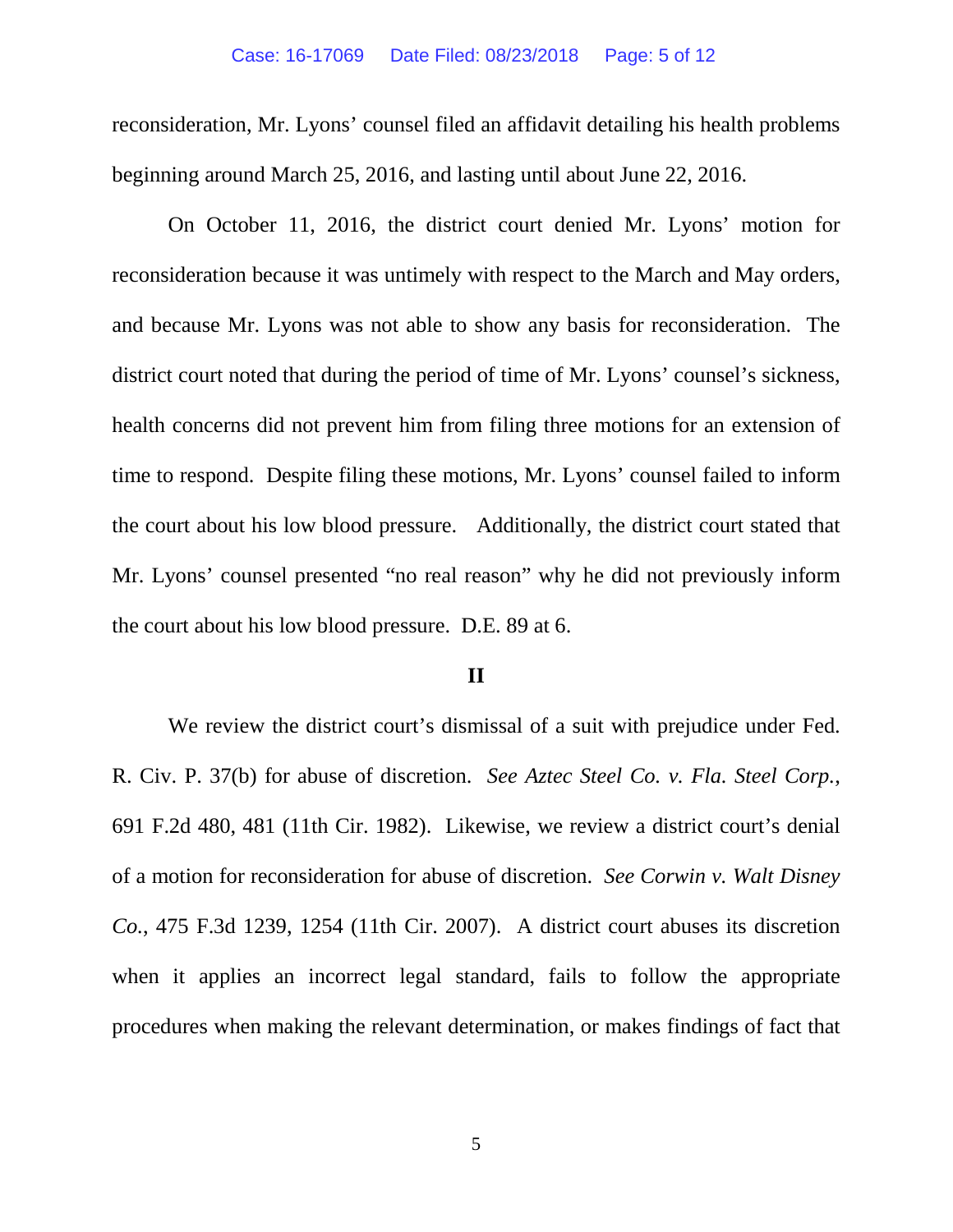are clearly erroneous. *See Lugo v. Sec'y, Fla. Dep't of Corr.*, 750 F.3d 1198, 1207 (11th Cir. 2014).

### **III**

The district court's dismissal of Mr. Lyons' suit as a discovery sanction was not an abuse of discretion. "If a party . . . fails to obey a court's order to provide or permit discovery, . . . the court where the action is pending may issue further just orders . . . [including] . . . dismissing the action or proceeding in whole or in part." Fed. R. Civ. P. 37(b)(2)(A)(v). *See also Nat'l Hockey League v. Metro. Hockey Club, Inc.*, 427 U.S. 639, 643 (1976) ("[Dismissal] must be available to the district court in appropriate cases, not merely to penalize those whose conduct may be deemed to warrant such a sanction, but to deter those who might be tempted to such conduct in the absence of such a deterrent.").

"When a party demonstrates a flagrant disregard for the court and the discovery process, . . . dismissal is not an abuse of discretion." *Aztec Steel Co.*, 691 F.2d at 481. *See also Phipps v. Blakeney*, 8 F.3d 788, 790 (11th Cir. 1993) ("Dismissal may be appropriate when a plaintiff's recalcitrance is due to willfulness, bad faith, or fault."). In *Aztec Steel*, we affirmed a dismissal where a party provided incomplete responses to interrogatories, despite being ordered to comply with the discovery requests twice. *See Aztec Steel*, 691 F.2d at 481. In doing so, we upheld the district court's determination that a less severe sanction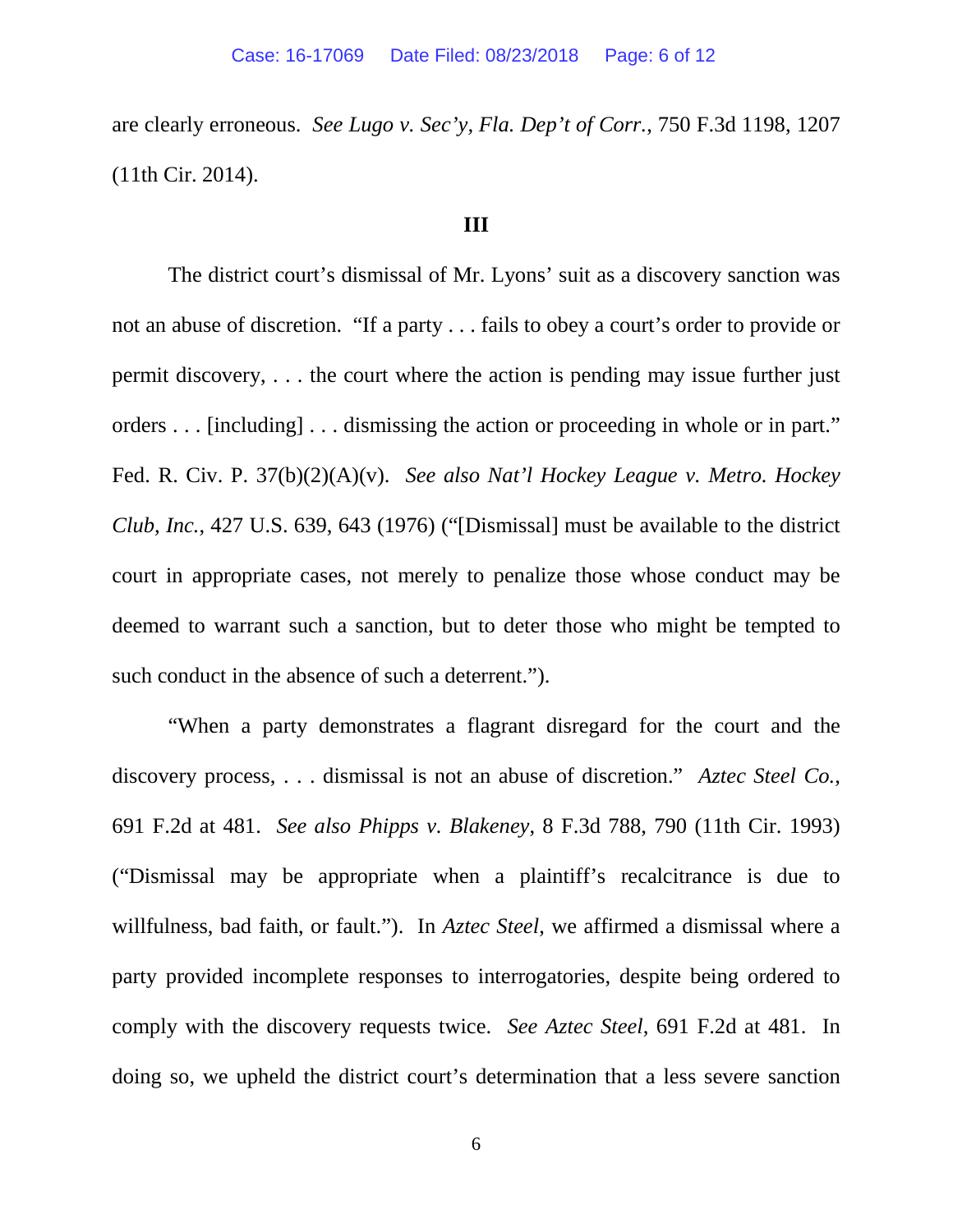would be ineffective. *See id.* at 482. As in *Aztec Steel*, the district court here ordered Mr. Lyons to respond to Humana's discovery requests and pay attorney's fees, but he did not comply with the order despite the passage of more than five months. This conduct demonstrates the "flagrant disregard for the court and discovery process" for which dismissal may be appropriate. *See id*. at 481. *See also Harmon v. CSX Transp., Inc.*, 110 F.3d 364, 368 (6th Cir. 1997) (affirming dismissal of action when plaintiff failed to respond to discovery requests, motions, and court orders).[2](#page-6-0)

In determining whether the district court abused its discretion, we also consider "whether the other party's preparation for trial [will be] substantially prejudiced." *Searock v. Stripling*, 736 F.2d 650, 653 (11th Cir. 1984). In this case, Mr. Lyons did not respond to Humana's outstanding discovery requests (or its motion to dismiss) for months. At the time of the dismissal, Humana still did not have the documents it had requested or complete responses to its interrogatories. As a result, Humana could not effectively litigate the case. This factor also suggests that dismissal was an appropriate sanction. *See also Arias v. Dyncorp* 

<span id="page-6-0"></span><sup>&</sup>lt;sup>2</sup> Although Mr. Lyons' counsel alleges that he was unable to open his e-mails to review or respond to court filings due to his illness from March 10, 2016, through June 22, 2016, there is no allegation that he did not have access to them. *See* Appellant's Br. at 9. Moreover, Mr. Lyons had received Humana's motion to compel discovery before this time period and filed three requests for extensions on the docket during the time he argues that he was unable to respond. *See* D.E. 89 at 6 n.1. And, as the district court noted, "[i]f he could file the [m]otions, presumably he could have included the claim that he was suffering from disabling low blood pressure at that time." *Id*.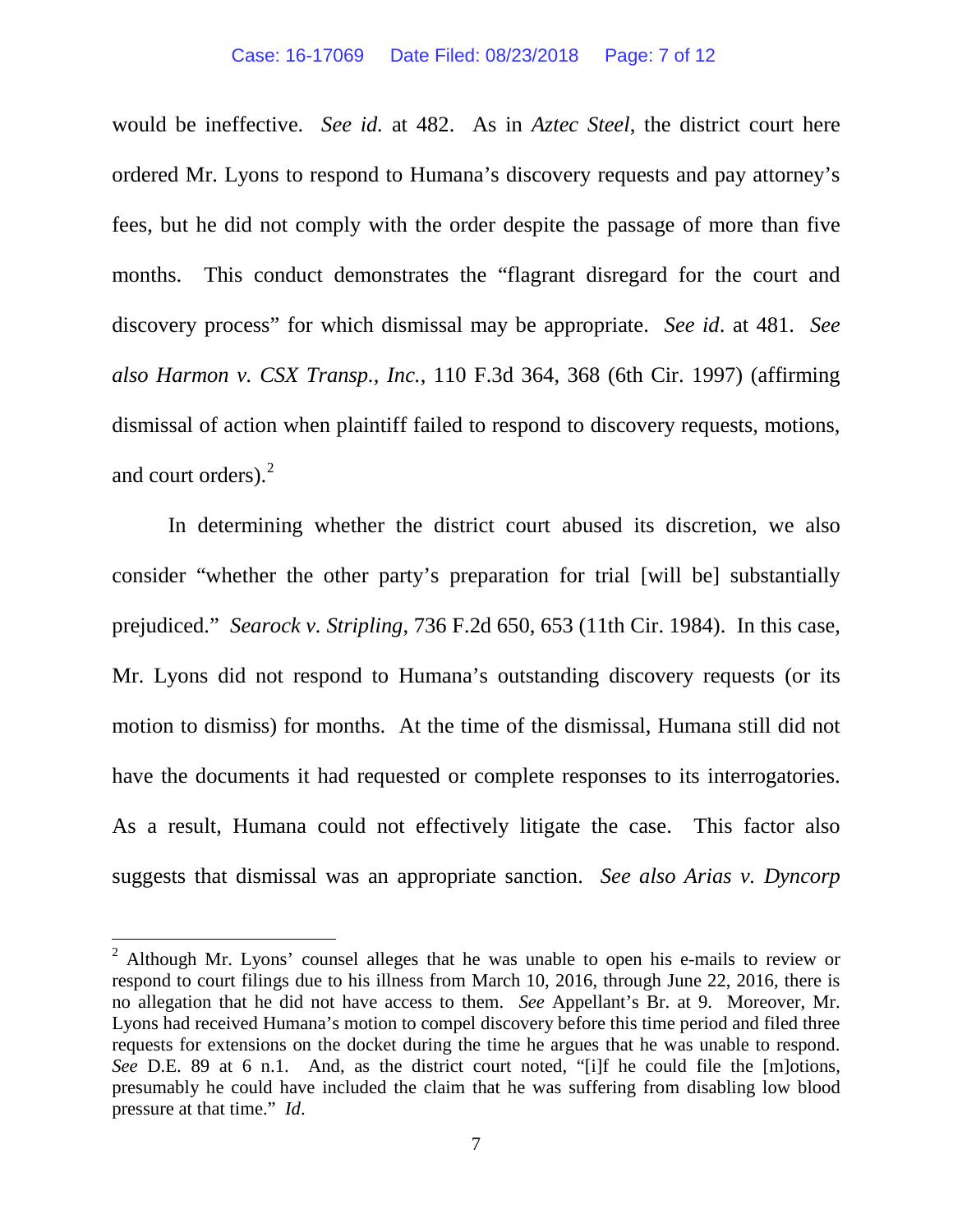*Aerospace Operations, LLC*, 677 F. Supp. 2d 330, 334 (D.D.C. 2010) (holding that dismissal is proper where plaintiffs had been given several chances to provide the required information, but their failure to do so prejudiced the defendants).

It is also significant that Mr. Lyons and his counsel were warned about potential dismissal due to noncompliance. *See Phipps*, 8 F.3d at 790–91 (affirming dismissal where plaintiff "was warned repeatedly about dismissal as a sanction for disobedience" and "given numerous chances to cooperate"). *See also Georgiadis v. First Boston Corp.*, 167 F.R.D. 24, 26 (S.D.N.Y. 1996) (finding that dismissal is an appropriate sanction under Rule 37 where the party has willfully disregarded a court's order, especially when the party has been warned that noncompliance with the court's orders could lead to dismissal). Here, in its order of May 2, 2016, the district court warned Mr. Lyons that he could face dismissal if he did not comply and respond to the discovery requests, yet he did not comply. *See* D.E. 74 at 2.

We recognize that dismissal with prejudice is the most severe sanction and used as a last resort. *See Zocaras v. Castro*, 465 F.3d 479, 483 (11th Cir. 2006). "Dismissal . . . is appropriate where there is a clear record of 'willful' contempt and an implicit or explicit finding that lesser sanctions would not suffice." *Gratton v. Great Am. Commc'ns*, 178 F.3d 1373, 1374 (11th Cir. 1999). Here, although the district court did not explicitly state that lesser sanctions would be inadequate, it implicitly determined that dismissal was the proper sanction when it explained that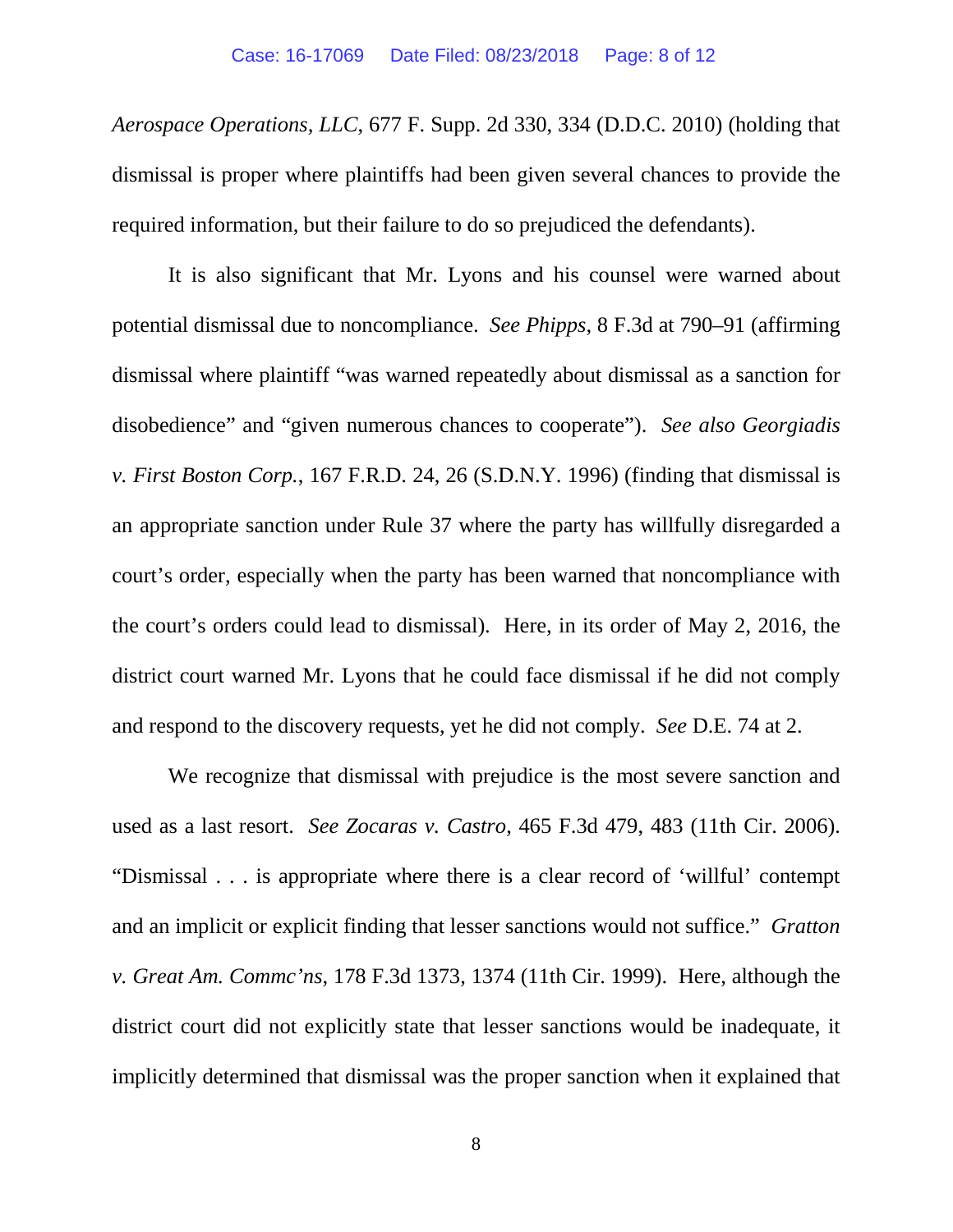Mr. Lyons willfully disregarded the court's previous orders, failed to participate in discovery, and had received a warning about possible dismissal. *See Zocaras*, 465 F.3d at 484 (affirming dismissal of the plaintiff's suit where "a determination that no other sanction would suffice radiates from [the district court's] explanation for the dismissal" and "[n]o point would be served by remanding for the court to make explicit that which is inescapably implicit"); *Goforth v. Owens*, 766 F.2d 1533, 1535 (11th Cir. 1985) (affirming dismissal of the plaintiff's suit when the record supported an implicit finding "that any lesser sanction . . . would not have served the interests of justice" based on her counsel's pattern of delay and deliberate refusal to comply with court orders).

Accordingly, the district court's dismissal of Mr. Lyons' suit with prejudice was not an abuse of discretion because Mr. Lyons (through his counsel) willfully disregarded the district court's orders and the discovery process, Mr. Lyons' failure to participate in discovery prejudiced Humana, and Mr. Lyons received a warning prior to the dismissal of his suit.<sup>[3](#page-8-0)</sup>

### **IV**

The district court also did not abuse its discretion in denying Mr. Lyons' motion for reconsideration. A party should not use a motion for reconsideration

<span id="page-8-0"></span> <sup>3</sup> In civil cases, counsel acts as an agent for a litigant. *See Pioneer Inv. Servs. Co. v. Brunswick Assoc. Ltd. P'ship*, 507 U.S. 380, 396–97 (1993). Unfortunately, Mr. Lyons is bound by his counsel's handling or mishandling of the case. *See id.* at 397 ("Petitioner voluntarily chose this attorney as his representative in the action, and he cannot now avoid the consequences of the acts or omissions of this freely selected agent.") (quotation marks omitted).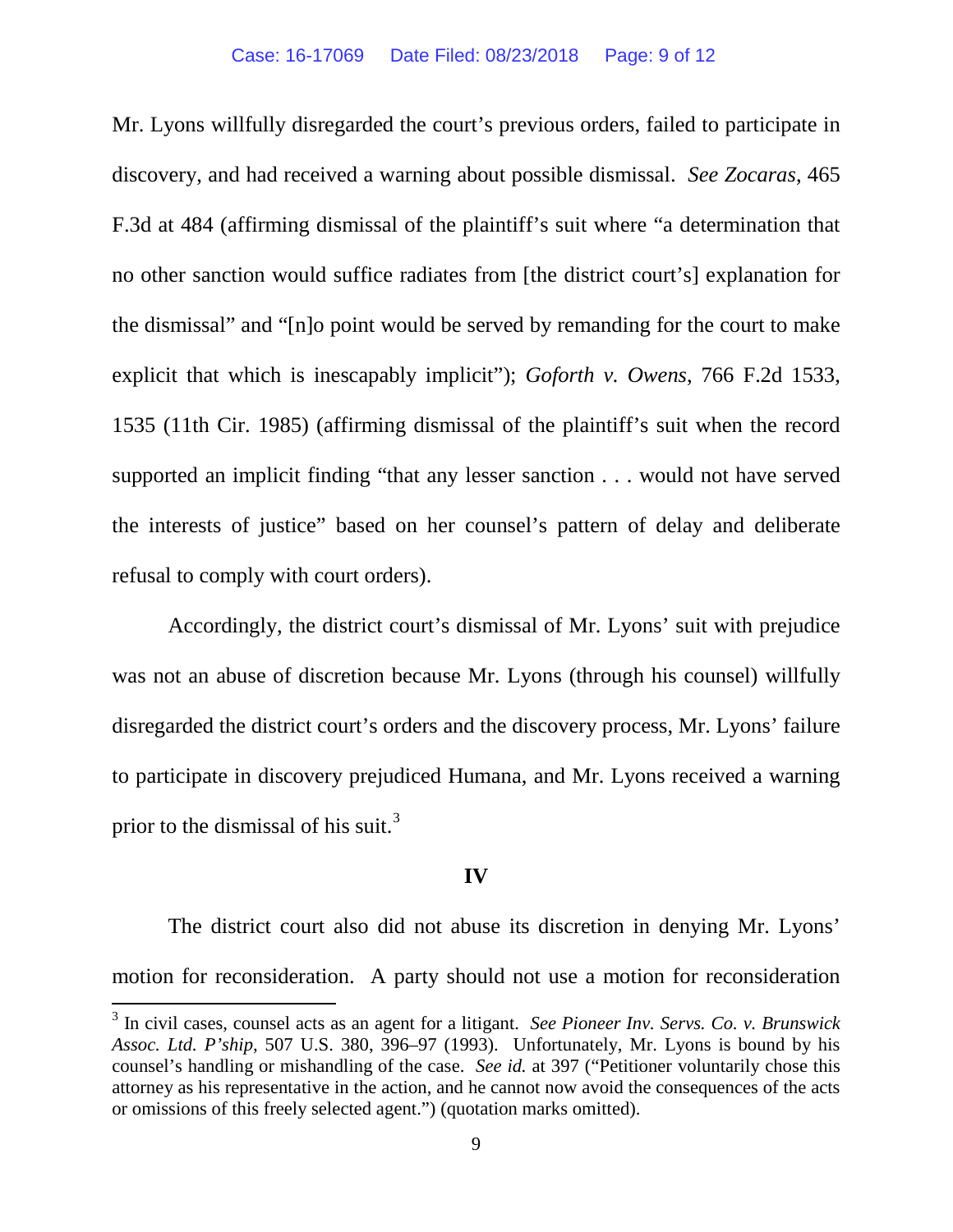### Case: 16-17069 Date Filed: 08/23/2018 Page: 10 of 12

"to relitigate old matters, raise argument, or present evidence that could have been raised" before the judgment was entered. *Wilchombe v. TeeVee Toons, Inc.*, 555 F.3d 949, 957 (11th Cir. 2009) (quotation marks omitted).

Under N.D. Ga. Local Rule 7.2(E), a party who believes it is "absolutely necessary" to move to reconsider an order must file the motion within 28 days after the order or judgment has been entered. N.D. Ga., L.R.  $7.2(E)$ .<sup>[4](#page-9-0)</sup> Likewise, under Fed. R. Civ. P. 59(e), a party must file a motion to "alter or amend a judgment" within 28 days after a judgment is entered. This 28-day time limit cannot be extended. *See* Fed. R. Civ. P 6(b)(2). Therefore, Mr. Lyons' motion for reconsideration was untimely as to the March 28, 2016, and May 2, 2016, orders because he filed the motion more than 28 days after both orders were entered.

Mr. Lyons argues that his motion for reconsideration as to the March 28, 2016, and May 2, 2016, orders was filed timely under Fed. R. Civ. P. 60. Under Fed. R. Civ. P. 60(b), a court is allowed to release a party from a final judgment under a motion or just terms. "A final judgment generally is one which ends the litigation on the merits and leaves nothing for the court to do but execute the judgment." *Formby v. Farmers & Merchants Bank*, 904 F.2d 627, 630 (11th Cir. 1990) (quotation marks omitted). Here, in the order of March 28, 2016, the district

<span id="page-9-0"></span> $4$  Mr. Lyons states in the conclusion of his brief that we should declare that Local Rule 7.2(E) is unconstitutionally vague, but does not provide any statutory or case law to support his position. We therefore do not consider this argument. *See Sapuppo v. Allstate Floridian Ins. Co.*, 739 F.3d 678, 681 (11th Cir. 2014) (finding that when an appellant only makes a brief reference to a claim or raises the claim without "supporting arguments or authority," he abandons the claim).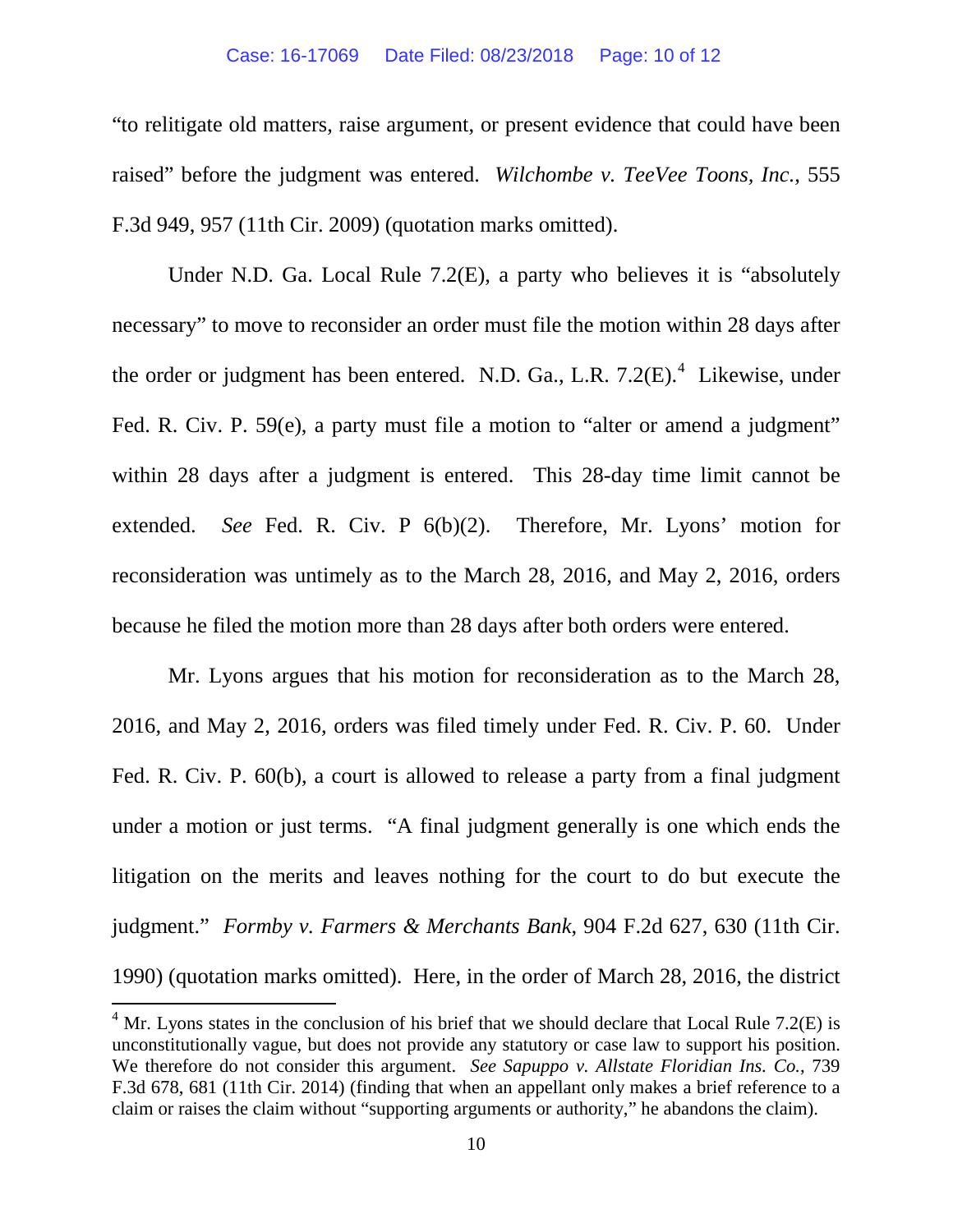court denied Mr. Lyons' third motion to extend the time to respond, and in the order of May 2, 2016, the district court denied Humana's motion to dismiss without prejudice, but granted Human's motion to compel discovery and for attorney's fees. Neither order was a final judgment, so Rule 60(b) does not apply. *See Mullins v. Nickel Plate Mining Co.*, 691 F.2d 971, 974 (11th Cir. 1982) ("Rule 60(b) applies only to final judgments.").

Mr. Lyons' motion to reconsider the order of June 9, 2016, although timely, was also properly denied. In his motion for reconsideration, Mr. Lyons included arguments he had already made in prior motions, only adding the allegation of his counsel's low blood pressure. Mr. Lyons did not provide a reason why he did not previously raise that allegation. *See Fults v. GDCP Warden*, 764 F.3d 1311, 1318 (11th Cir. 2014) (holding that the district court did not abuse its discretion in denying petitioner's motion for reconsideration because he did not give the court a reason why he failed to raise an issue earlier); *Wilchombe*, 555 F.3d at 957 (noting that a motion for reconsideration cannot be used for "new arguments that were 'previously available, but not pressed'"). Furthermore, as explained above, the district court acted within its discretion in dismissing Mr. Lyons' case as a sanction in the order of June 9, 2016, so Mr. Lyons could not show that the district court made any legal error.